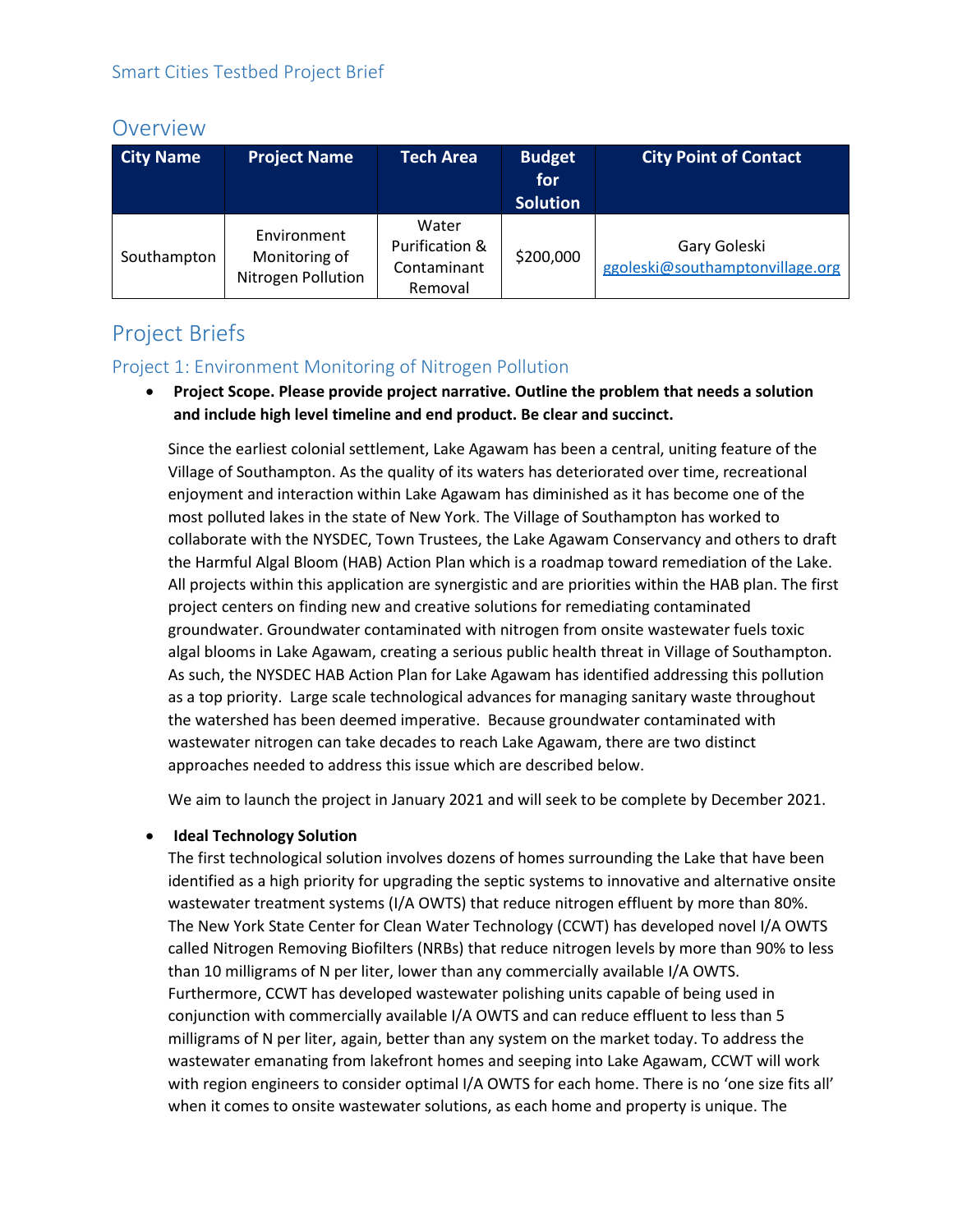#### Smart Cities Testbed Project Brief

specific conditions of each home will be considered, and optimal solutions will be designed. CCWT will work collaboratively with engineering firms to consider the ideal solution for each property given the existing conditions (grade, soil type, existing septic system, existing utilities, depth to groundwater, size of home, number of occupants, etc). In cases where a commercial I/A system is the best solution, CCWT's polishing units (i.e. woodchip boxes and denitrifying drainfields) can be employed to reduce nitrogen effluent below 3 mg/L. Engineering plans for each home will be submitted to Suffolk County Department of Health Services and financial assistance programs will be evaluated. It is anticipated that this program could design I/A OWTS for nearly every lake-front home on Lake Agawam as well as those in the surrounding region. To evaluate the performance of I/A OWTS installed along Lake Agawam, CCWT will install telemetered, real-time nitrogen sensors on these systems. CCWT recently won a national competition for the development of these low-cost nitrogen sensors sponsored by USEPA, beating out companies from across the globe.

While addressing the discharge emanating from homes along the lake will address wastewater that seeps into groundwater and enters the Lake in a matter of days to weeks, the watershed of Lake Agawam is large and it can take decades for some groundwater entering the lake to discharge. To protect the lake against this 'legacy groundwater' contamination, CCWT is already working collaboratively with regional engineering firm, CDM Smith, to study groundwater entering Lake Agawam. This Smart Cities award will be used to design a permeable reactive barrier (PRB) on the northern end of the lake. The award-winning nitrogen sensors designed by CCWT will play a key role in evaluating the performance of the PRB. Because the PRB is a high priority mitigation approach for the HAB Action Plan, the Village of Southampton and the Lake Agawam Conservancy are working collaboratively to fund the first two stage of a groundwater study that will facilitate the design and installation of the PRB. These activities are considered matching funds for this project. The Ideal vendor should be a company or firm that has the engineering and technical expertise to help with the design and implementation of the permeable reactive barrier on the northen end of the lake.

#### • **Required Cybersecurity and Privacy Standards**

All technology solutions must align with the Village of Southampton's cybersecurity and privacy policies.

#### • **Project Funding: \$200,000**

We are expecting the project to cost roughly \$596,025 to execute over a 1-year timeframe. We are able to commit \$134,250 to the project and expect an in-kind or monetary contribution from the NYS Center for Clean Water Technology of \$214,375. The Village of Southampton is looking for approximately \$50,000 contribution from the relevant technology company either through in-kind services or cash match to pilot its solution in the City of ESD. The contribution from NYS via the Smart Cities program is \$200,000.

#### • **Other Considerations & Helpful Info**

This project supports the recently complete Lake Agawam Harmful Algal Bloom Action Plan which can be found here: